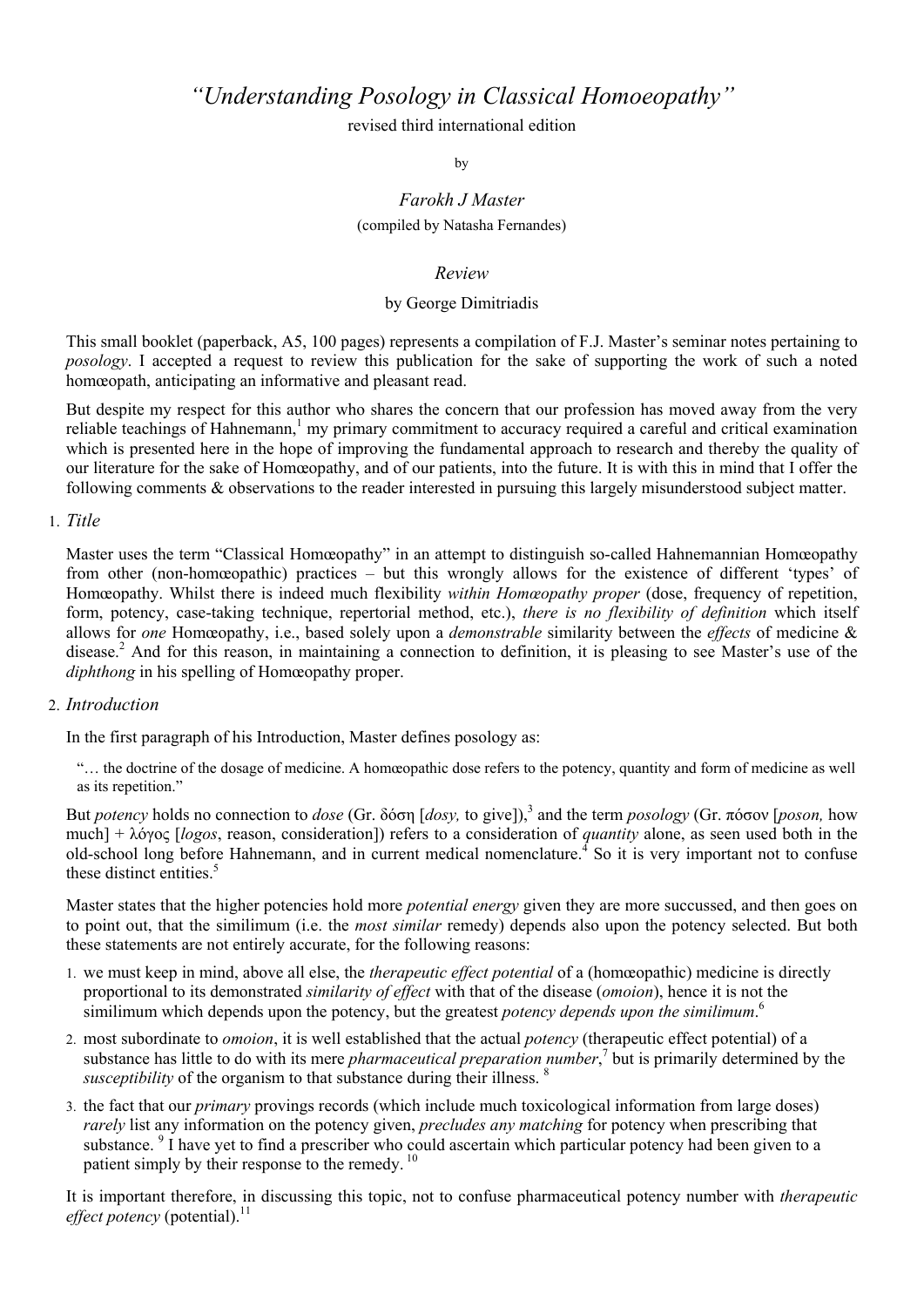# 3. *Development of Posology in Hahnemann's Professional Life* (pp.13-18)

It is very good to see a historical survey of the topic at the outset of such a work, and Master here seeks to provide a 'sense' of Hahnemann's posological development over time – the only way for the student to gain a proper perspective and sense of place in their own posological approach, and this is something too often overlooked in our teaching institutions. It was however disappointing to find *so many factual mistakes*, 12 inadequate citations,13 as well misleading reference to original works even though the information was sourced *indirectly*, borrowed from the reports of others. 14

We should here also venture to rectify the practice in nomenclature, using "LM" in referring to the *fifty-millesimal* scale of potencies – a mistake which has been passed down from our teachers, and which I too had perpetuated until corrected by *Hansjörg Hee* (St. Gallen, 1987), rightly pointing out that "LM" represents "50 less than 1000" (950) in the Latin notation – the Latin for *fifty-millesimal* is *quinquagies*– or *quinquaginta*– *millesimal,* hence the notation should be "Q" (Q1, Q2, etc.), <sup>15</sup> or, equally acceptable "0" (0/1, 0/2, etc.) denoting the fact that the *globule* was integral in the new preparation process for O potencies.

### 4. *Editions 4-6 of the Organon* (pp.19-42)

The next three chapters provide a progressive overview of Hahnemann's posological development through editions 4,5,6 of Organon. Here again is seen a disappointing lack of clear citation, leaving the reader uncertain as to which source was precisely cited.<sup>16</sup> Noted also are basic mathematical mistakes in representing dilution numbers, with subsequent miscalculation of equivalents for Avogadro's number.<sup>17</sup>

### 5. *Theory of Chronic Diseases* (pp.42-45)

Master correctly reports that the first edition (4 vols.) of CK was published by Arnold (Dresden & Leipzig), before then stating:

"Thereafter, "Chronic Diseases" was reprinted by J.C. Schaub in Düsseldorf in five volumes, including additions and corrections…"

But this sentence is so full of inaccuracy that it demonstrates an opinion *retold* without any examination of the original material itself. The facts are as follows: 18

- *Firstly* the first (theoretical) & second (pharmacography) volumes were both published by Arnold (Dresden & Leipzig), with only the remaining three volumes (5 in total) being published by J.E. Schaub (Düsseldorf).
- *Secondly* and most importantly, the second edition was not a mere "reprint" with "additions and corrections", rather, an entirely new edition (as stated on the titlepage). The first edition (CK<sub>I</sub>) contained 22 medicines, whilst the second edition (CK<sub>II</sub>) added 25 medicines (total 47).<sup>19</sup> Moreover, the medicines contained in the first edition were greatly extended,<sup>20</sup> and, most unfortunately, there were now new and *numerous* mistakes introduced by *G.H.G. Jahr* during the process of preparing the manuscripts intended for the printer.<sup>21</sup>

Further, whilst it is true that CK<sub>II</sub> was published between 1835-1839, the entire *manuscript* (compiled by Jahr) was completed and ready for publication by late  $1834<sup>22</sup>$  hence the timescale for Hahnemann's posological development must reflect the time of compilation, not publication.

6. *History of High Potency in Homoeopathy* (p.46)

On the first page of this chapter, Master concludes (of Hahnemann):

"He started using high potencies around 1830, and introduced the concepts of dynamization and high potencies in the 5th edition of the Organon, in §270-271. These concepts when introduced sparked off much controversy at the end of which many of Hahnemann's disciples left him, except for Dr. Hering, Dr. Stapf and Dr. Gross, and a few others."

But "high" potencies are not here *defined*, and the reader is reminded that in Hahnemann's time, the 30<sup>th</sup> centesimal was considered a high potency.<sup>23</sup> Master himself says Hahnemann "started using high potencies around 1830", and by following the medicine preambles through the various editions for RA (into MMP), we observe Hahnemann's *experience* saw him move to recommending almost all medicines therein in the  $30<sup>th</sup>$  potency from 1830 onwards,  $2<sup>4</sup>$ chronologically corresponding with Master's timescale – and the evidence from Hahnemann's own writings reveals he was already using these high potencies some years before 1830.<sup>25</sup> Furthermore, whilst there did develop a dispute (often heated) and even a split between the 'low' and 'high' potency prescribers,<sup>26</sup> Master's summation should not be mistaken to mean only a few remained allied to Hahnemann.

This chapter then proceeds to briefly overview the potency preparations and views of a number of others, and here I cannot offer anything other than to restate the views and stories of others, and hence refrain from comment.<sup>27</sup> save to note the general lack of attention to clear and sufficient citation.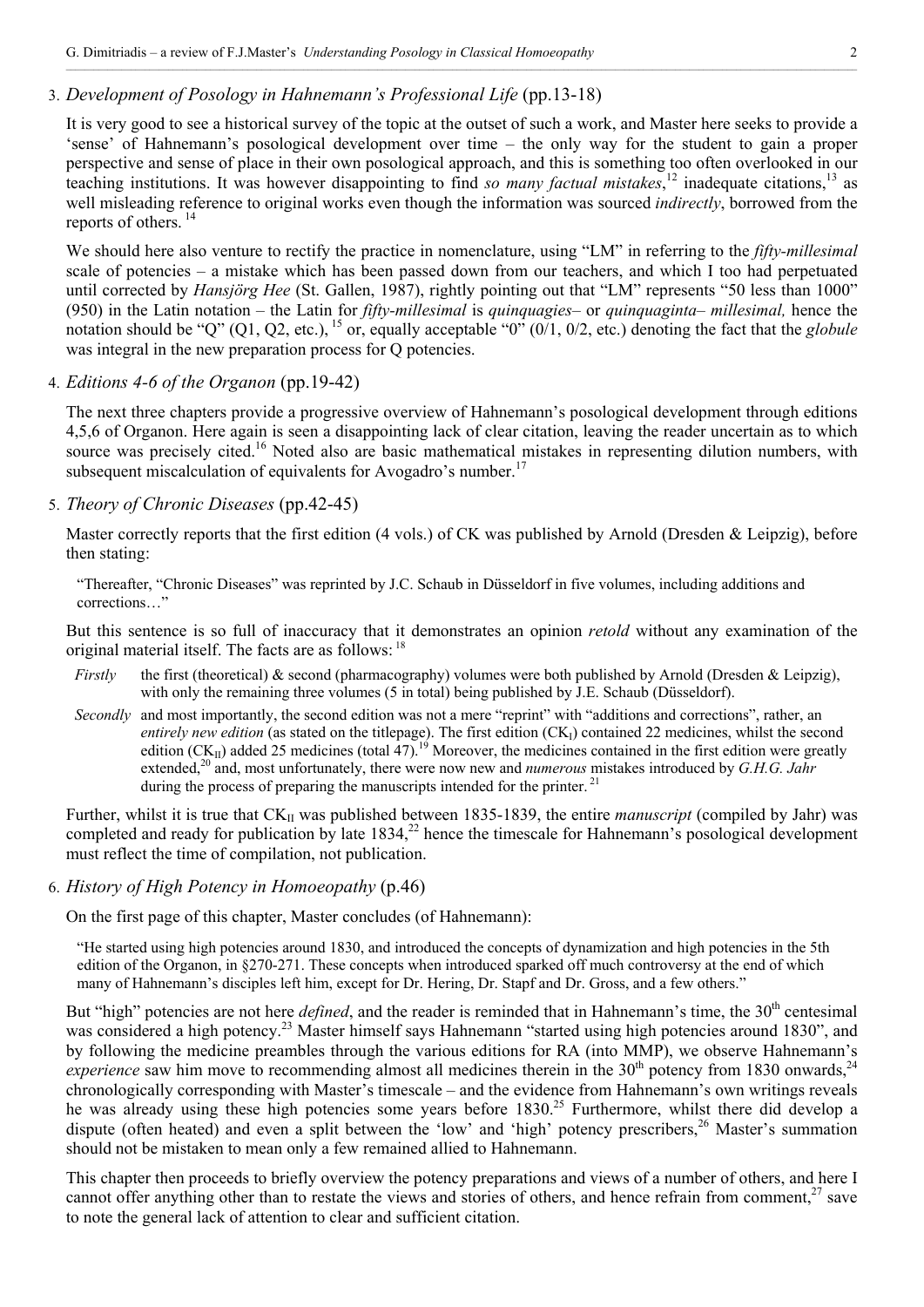### *Pages 69-99*

Let us now forward to the more practical sections of this booklet wherein Master discusses *potency* (selection, administration, repetition), routes of administration, minimum dose and possible explanation by nanotechnology.<sup>28</sup>

Within this section there are a variety of statements juxtaposed, of greater or lesser accuracy in fact, and extending further into conceptualisations of patient susceptibility in determining the potency selection. So, whilst Master well states (p.69) the physician:

"…should know that no potency deserves a preference in all cases and that all potencies cure diseases… A rational homœopath has no prejudice against high or low potencies."

Master then adds:

"…The medicinal potency must be a little higher than the disease intensity so that the medicine dispels the disease."

Here it seems there has been a confusion of *potency*, and Hahnemann's concept of 'the stronger dynamic affection overpowers the weaker',<sup>29</sup> and 'the dose can never be made too small to effect a cure'.<sup>30</sup> In fact, Hahnemann clearly states that individual susceptibility to a particular substance cannot be known beforehand (*Organon*, §129):

"…for all persons are not affected by a medicine in an equally great degree … Now, as this cannot be known beforehand …"

Master then mentions an article by J.P. Frost in the *Hahnemannian Monthly* for 1873,<sup>31</sup> reporting that that author stated Hahnemann held that "the right remedy will act in whatever strength it is selected" – a statement which concurs with my own position, but which Master then dismisses as:

"This was a statement made by Hahnemann when he did not have much confidence with high potencies."

From Hahnemann's own words we read (CD, p.206): 32

"The physician can, indeed, make no worse mistake than first, to consider as too small the doses which I (forced by experience) have reduced after manifold trials …"

Here Hahnemann clearly states that it was *experience alone* which compelled his conclusion that the dose cannot be considered too small, and there exists *no evidence* to support the assertion that Hahnemann came to change his view that the correct remedy will act *independently* of potency (supposing this is what was meant by "strength").

Master (p.69) then proceeds to say that children should be given high potencies because of their generally greater susceptibility, stemming from a still developing immune system. But this position is not supported by documented case reports, and the experience in my own clinic does not provide any evidence that higher potencies are more suited, in general, to the immunologically immature patient. Here we would like to see reference to numerous published cases in support of Master's position.<sup>33</sup>

On the next page, Master writes that the make-up of the patient, their constitution, temperament, behaviour, etc. are important in selecting the potency for prescribing, before then proceeding simply to repeat the opinions of previous authors that:

- ̶ high potencies are adapted to the nervous, sanguine, choleric, zealous and impulsive persons, etc.
- ̶ lower potencies are adapted to torpid, phlegmatic individuals, dull of comprehension and slow reaction, etc.
- ̶ acute diseases, depending on severity, require medium or higher potencies, and more frequent repetition
- ̶ chronic diseases, start with lower (30 C), but this is influenced along with the frequency of repetition of dose, by whether it is of functional or structural pathology, relapsing, terminal stages, etc.

In none of these does the author venture to provide his own recorded experience in support of his conclusions, which, for the most part, in the way they are given, disagree with the observations and case-reports of Hahnemann, Bönninghausen, and others (including my own). But I should here refrain from expanding save this review ends up longer than the original booklet.

### Master next mentions *Jahr's conception* (p.71):

"Jahr notes an essential difference in the action of the low and high potencies, which consists, not in their strength or weakness, but in the scale of potencies. This is based on a well known fact that proving of the tincture or lowest potencies of a drug, as a rule, produce only more common and general symptoms of the drug, not very sharply differentiated from the other drugs of its class. It is in the proving of the medium and higher potencies that the special characteristics of the drug are revealed by its finer and most characteristic symptoms."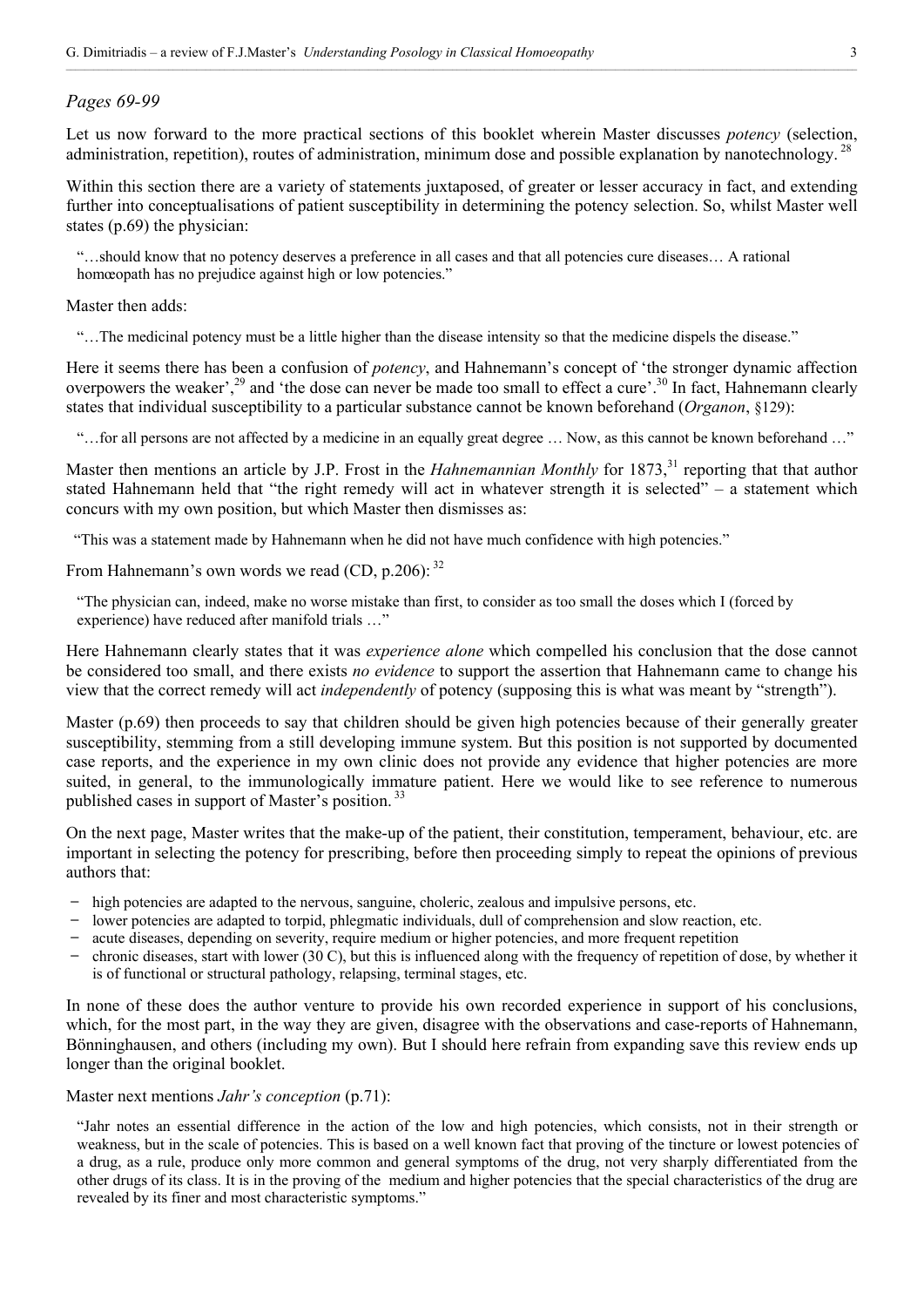The absence of citation for Jahr's views precludes checking the statement reported by Master, yet it does resemble and seem to misunderstand a similar quotation, attributed to Jahr, by Stuart Close,<sup>34</sup> which there says nothing about "scale of potencies", only the lower or higher potencies (in a single scale). In any case, any view from Jahr on this subject can only be seen as an opinion gleaned from others, given he was neither a graduated nor a practicing physician. 35

But what is especially concerning is the misunderstanding of *substance effects*. It is simply and positively untrue to state that, "as a rule" the tincture (crude drug) and lowest potencies produce "only more common and general symptoms" of its class. Had Master examined our pharmacographic sources,<sup>36</sup> he could not have held such a view. One example may be seen in the toxicology of Hyoscyamus, wherein the distinctive characteristic, *hydrophobia*, over & above the effects of other substances of its 'class', has been reported by a number of 'old school' observers:

Hyoscyamus RA/MMP:

159 Hydrophobia [Wasserscheue]. [Barrère] \*

\* Barrère, Pierre: *Observations anatomiques tirées de l'ouverture des cadavres propres a decouvrir les causes des maladies et leurs reme'des* [Anatomical observations from opening corpses specifically to discover the causes of diseases and their remedies]  $2<sup>nd</sup>$  ed., 1753, p.50, Inflammation du Cerveau, causée pour avoir mangé des seüilles de Stramonium, des Racines & des Semences de Jusquiame [Inflammation of the brain, caused from eating the leaves of Stramonium, and the roots & seeds of Hyoscyamus], observation 2, p.53

Barrère here reports (observation 2, pp.53-54) on an artillery solider, young & strong, having taken the seeds of hyoscyamus:

"Il avoit la machoire fort roide, il écumoit  $\&$  il avoit sur tout une horreur pour toute sorte de liquides, de même que s'il avoit été mordu par un chien enragé; enfin il eut des mouvemens convulsis très-violens, & il mourut dans cet état le 14 Mars 1730."

[He had a very stiff jaw, and a horror of any kind of liquid, as if he had been bitten by a rabid dog, he finally had very violent convulsive movements, and he died in this state March 14, 1730]

- 158 Inability to swallow, the fluids introduced into the mouth were twice spat out. [Hamilton] \*
	- \* Hamilton, Archibald: The Effects of Semen Hyoscyami albi, in *Essays and Observations, Physical and Literary*, Edinburgh, 1756, vol.2, pp.243-246

Hamilton reports on a medical student in the habit of taking small doses of henbane to procure sleep, who suffered the following effects from an overdose (nearly 25 grains [1.62gm]):

"He complained of great uneasiness and dryness of his throat, and that the tea in swallowing was like to choak him… I ordered him immediately a vomit … He spit out the vomit as soon as it was poured into his mouth; so that it appeared he … could not let the vomit over. A second vomit was instantly given, which was also spilt or spit out."

From these *toxicological* accounts, obtained from large doses, we discover the severe contraction of the throat and, despite great thirst, a complete inability to swallow liquids – the cardinal signs of hydrophobia – and which, aside from Belladonna and Stramonium no other (plant) substances have been shown to produce.

#### Digitalis CK/CD:

- 233 *Weakness of the stomach*, *like a sinking down*, *as if life were being extinguished*, with all the patients in the same manner. [Maclean] \*
	- \* Maclean, L.: On the Digitalis Purpurea, *Medical and Physical Journal*, London, 1799, vol.2, pp.113-27

[Hahnemann's citation was given as "*phys*. *med*. *Journ*. Leipz. 1800. Aug. p.585." which refers to a reprint in *Leipzig* (German translation) the year after the original of 1799].

This is a well known and repeatedly verified distinctive characteristic of Digitalis *toxicology*, produced by *too large doses*, and Maclean's most interesting article describes his use of Digitalis in cases of pulmonary consumption and other serious respiratory affections, wherein he provides a most excellent account of the *toxicological effects* of Digitalis, *clearly distinguishable even when given in the sick*. From Maclean's original account we read (*Medical and Physical Journal* p.119):

"The most common effects observed from full doses, are vertigo, pain, or throbbing of the forehead, or in the bottom of the orbits; imperfect vision, as if a cloud or mist were passing before the eyes, or as if small spots were moving or dancing in the air; nausea of the most distressing kind, and vomiting; reduction in the frequency of the pulse, or extreme irregularity of it… when slow it is quickened on the slightest bodily exercise… Twenty drops of the tincture sometimes produces immediate but temporary nausea… drowsiness often occurs to a great degree, and from passing restless nights they sleep sound. The intellectual operations are greatly disturbed, for my patients become unfit for any occupation that requires mental exertion. But the most striking effect arising when under its full influence is, to use their own words, "a faintness or sinking at the stomach, as if their life was going from them." different from anything they ever experienced before. This attracted my attention more than any other, because they all complain of it, and nearly in the same words. When this exists, to a very great degree, with constant disposition to fainting, extreme languor, and cold, clammy sweats, it has been carried beyond due bounds, and we ought to instantly desist."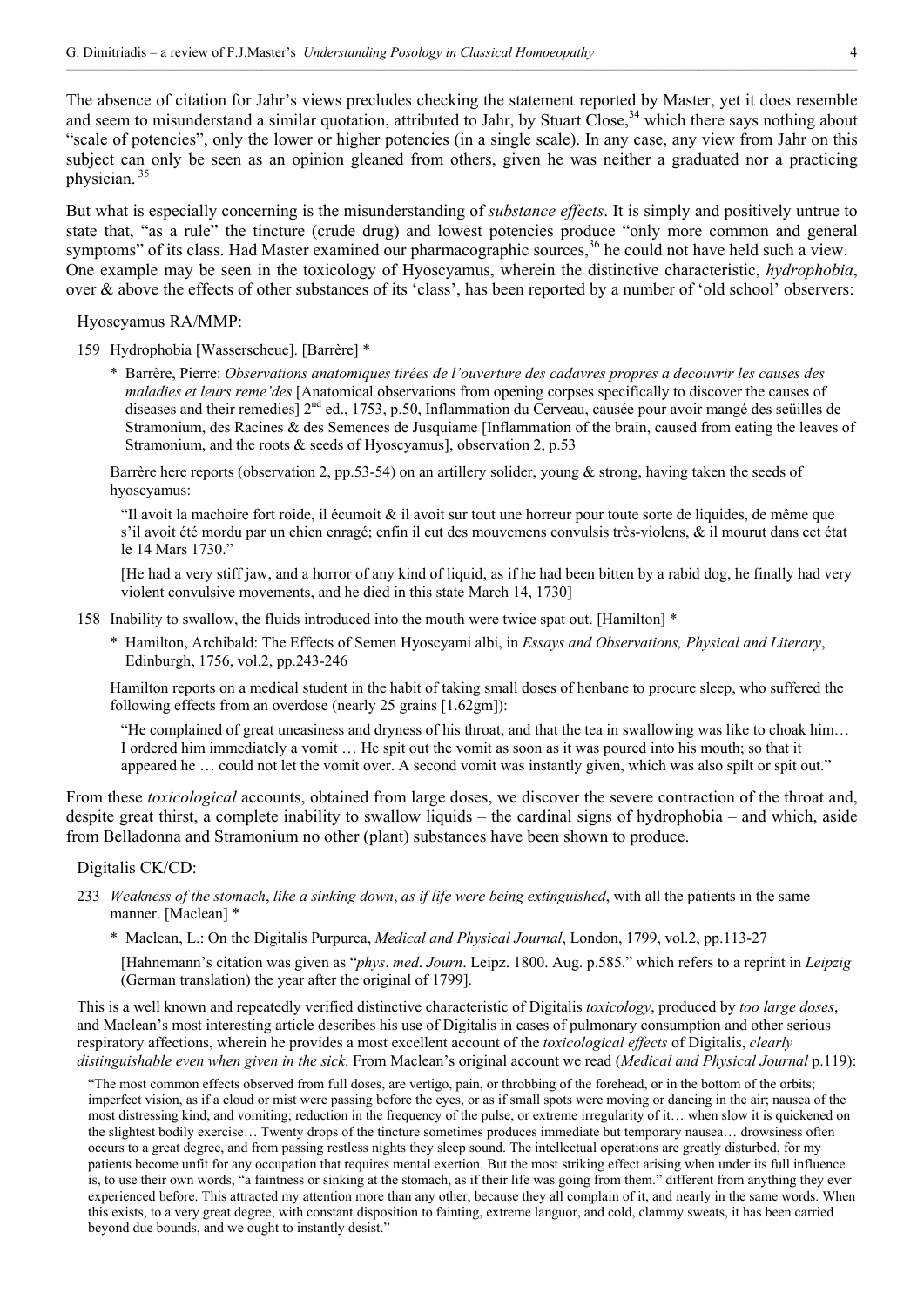The reader will here note that not only the characteristic cardiac and visual effects, but also this *singular* description of weakness or sinking weakness at the stomach – these are the effects of *large doses*, observed on patients with existing illness,37 recognised by Hahnemann as being both *consistent* (characteristic) and *singular* (distinguishing), recruited into his pharmacography ( $RA_{I} \rightarrow RA_{II} \rightarrow CK_{II}$ ),<sup>38</sup> and these same symptoms have been successfully and repeatedly removed, using a variety of potency and dose, in homeopathic clinical practice.<sup>39</sup>

These examples, which may readily be multiplied, are there to be examined and understood in our recorded medical and toxicological literature, and serve to dispel the common *myth* that the most distinctive characteristics are produced mostly from substances given in *potency*. From our own careful and continued *examination* of our source pharmacographic records here at the *Hahnemann Institute Sydney*, we can conclude:

Drug effect *singularities* (distinguishing characteristics) are observed across the range of dose for substance trials, from crude preparations frequently repeated in large dose, to the high potency given infrequently to a susceptible host individual. 40

Master also provides some of his own views on *when to administer* various potencies (p.76), perhaps intended as a guide to those newly embarking on practice. But again there are no case examples to illustrate whether or not this position has been fully tested – for example, we read:

*"Hepar sulphuris* in a case of abscess wherein I use it in 3X or 6X to enhance suppuration." *"Graphites* and *Thiosinaminum* 41 in 3X and 6X potencies for post-operative adhesions."

The question here is whether higher or even the highest potencies have been trialled in similar conditions to test their effect in enhancing suppuration or dissolving adhesions respectively? Or is this position part of our academic inheritance, assumed as taught, and based on the idea that structural diseases require low potencies? In my own experience, the correct remedy, in the same potency, will promote either maturation & suppuration, or cessation of pus formation and resorption, depending on the stage or maturity at prescription. 42

There are other points which might be addressed, $43$  but the patience of both reader and reviewer has already been over-indulged, and I would like to finish by saying that, despite the overall good intentions of the author to perhaps provide some basic overview for the beginner, the work does neither clarify nor provide any practical certainty for the clinical setting – something which would require a series of well exampled case-reports showing the differential effects (outcomes) $44$  using a variety of potencies.

Lastly, I cannot recommend this work in its present form because it misrepresents much of the subject by merely adding opinion borrowed from others without offering documented support from the author's own practice, as well it fails to provide a good example for proper use and reference to sources.

We do however look forward to a reconsidered edition of this necessary work by F.J. Master, one fully supported by factual evidence, as the subject matter is of great practical importance to our profession.

 $\mathcal{L}_\text{max}$  and the contract of the contract of the contract of the contract of the contract of the contract of the contract of the contract of the contract of the contract of the contract of the contract of the contrac

*For true unanimity is that which proceeds from a free judgment, arriving at the same conclusion, after an examination of fact*.

> Francis Bacon, *Novum Organum*, London, 1620, 1<sup>st</sup> book, §77  $\mathcal{L}_\text{max}$

## *Literature*

Hahnemann, S.:

- ̶*Fragmenta de viribus Medicamentorum Positivis Sive in Sano Humanis Corpore Observatis,* Lipsiæ, 1805.
- ̶*Die Chronischen Krankheiten, ihre eigenthümliche Natur und homöopathische Heilung*, Leipzig, 2nd edition (5 volumes), 1835-1839; reprint, Haug, Heidelberg, 1979. [CK]
- ̶*The Chronic Diseases, Their Peculiar Nature and Their Homoeopathic Cure*, CK translation by L.H.Tafel (1895), Indian reprint, B.Jain, 1980. [CD]
- ̶*Reine Arzneimittellehre*, 1825-1833 (vols. 1-2, 3rd ed.; vols. 3-6, 2nd edition), Dresden und Leipzig. Reprint, Haug, Ulm/Donau, 1955. [RA]
- ̶*Materia Medica Pura*, RA translation by R.E.Dudgeon, reprint, B.Jain, Delhi, 1990. [MMP]

Dudgeon, R.E. (Ed.):

̶*The Lesser Writings of Samuel Hahnemann*, collected and translated by R.E. Dudgeon, 1851. Indian reprint, B.Jain, (no date given). [HLW]

Close, S.:

<sup>̶</sup>*The Genius of Homœopathy, Lectures and Essays on Homœopathic Philosophy*, Philadelphia, Bœricke & Tafel, 1924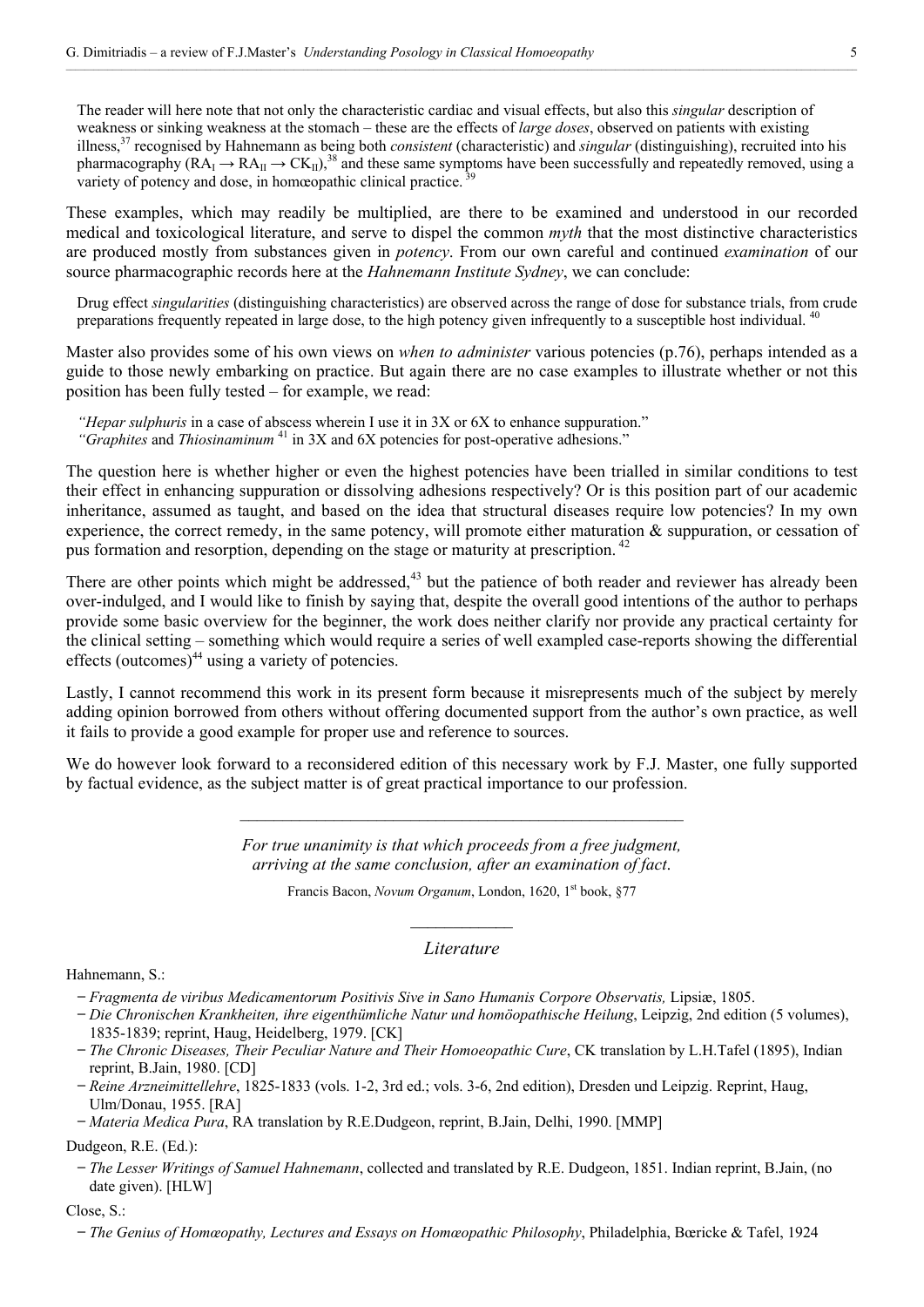#### *Notes*

1 As Master so rightly summarises (Preface to First International Edition):

l

3

5

"Somewhere down the line… We have moved miles away from the teachings of Hahnemann (very reliable)…"

2 Homœopathy [Gr. όμοιον (*omoion,* similar) + πάθος (*pathos,* suffering)] is strictly and inseverably tethered solely to *omoion*, such that all else not tied to similars is, by definition, *allo-*pathy [Gr. άλλος (*allos*, other than)]. This is the foundational and only principle to be considered in the question of what is Homœopathy, as has been well stated by Hahnemann himself (*Organon*, §285, footnote):

"A fundamental principle of the homœopathic physician (which distinguishes him from every physician of all older schools) is this, that he never employs for any patient a medicine, whose effects on the healthy human have not previously been carefully proven and thus made known to him"

The suggestion that there be a 'classical' or 'Hahnemannian' form as distinct from a 'modern' or even 'scientific' is inaccurate, and fails to recognise this single, unalterable, core determinant of *omoion*. As Bönninghausen quite rightly states:

"… the fundamental law of this therapy, Similia Similibus, does not say anything about the size of the dose…" (BLW306)

 Even in 1789, before Hahnemann's postulation of a similars principle perhaps in play for China (1790), i.e. before any conception of attenuation & potentiation of medicinal effect (*potentisation*), Hahnemann is clear in discussing small and large *doses* (*Instruction for Surgeons respecting Venereal Diseases*…, Leipzig, 1789 [this book is written in *aphorisms*], in HLW):

"The only remedy we can have confidence in is a good preparation of mercury (such as the soluble) given in gradually increasing doses until mercurial fever (§ 290) is developed." (§ 194, in HLW44)

"Of equally uncertain effect are the mercurial fumigations, whether cinnabar, calomel, or amalgam be employed ... partly on account of the difficulty of applying them equally to all parts of the body at once… partly on account of the very various absorbent power of the cutaneous vessels … we are not in a position to calculate the quantity of the metal introduced into the body, and yet we should have a positive knowledge of the dose of the remedy as well as of its potency, in order to allow us to make an accurate repetition of a medicinal experiment." (§473, HLW101-102)

"…it is usual to commence the treatment with the daily dose of a quarter of a grain dissolved in two pints of fluid, and to increase the dose until it amounts to one grain in the day. In the case of children an eighth of a grain is at first given daily, and increased to one fourth of a grain in a pint of fluid." (§510, in HLW110)

"… first, two grains were given, and the dose increased daily by about a grain, and if still no ptyalism occurred the dose was elevated to a scruple daily… (§516, in HLW111)

And in his *Versuch*… (*In Search of a new Principle*, 1796) Hahnemann writes (HLW265):

"We only require to know, on the one hand, the diseases of the human frame accurately in their essential characteristics, and their accidental complications; and on the other hand, the pure effects of drugs, that is, the essential characteristics of the specific artificial disease they usually excite, together with the accidental symptoms caused by difference of dose, form, &c., and by choosing a remedy for a given natural disease that is capable of producing a very similar artificial disease, we shall be able to cure the most obstinate diseases."

We would best consider the *potency* as a "form" of the medicinal preparation mentioned in this paragraph. Hahnemann is again clear to distinguish the potency from dose in the following: (*Spirit of the Homœopathic Medical Doctrine*, 1833, in HLW630):

"Hence the organism will be powerfully affected and possessed by the potency of even a very small dose of a medicinal substance, which, by its tendency to excite similar symptoms, can outweigh and extinguish the totality of the symptoms of the disease...'

<sup>4</sup> That *posology* has no connection to "potency" is plainly seen in that it is a term long used in the mainstream ("old-school") medicine, as we find mentioned (*posologia*) in the following works.

Coronelli, V.: Biblioteca universale, Venecia, 1524, vol.5

Tabor, J.O., & Itter, J.C.: Exercitationes Academicae, Giessæ, 1686

Pharmacompoeia Bateana et tabula Posologica, Amstelædami, 5<sup>th</sup> ed., 1719

And closer to the present day, we find the following account (Fosbroke, J., *Case of Trance, or Coma somnulentum*, The Lancet, 1834-35, London, p.348):

"A Gentleman at Coventry gives a very powerful revulsive agent in obstinate cerebral cases, with frequent success, and I think the *Sulph. Zinci* in my case owed whatever influence it exercised over the disease, to its counter-stimulant operation on the system. The common dose is from gr. v to  $\Im$  [approx. 16mg-1.3gm.], but I gave it  $\Im$  [approx.3.9gm.] at a time, after the fashion of the doctors of old, who were no pigmies in posology."

Even in modern medicine, *posology* is clearly understood to refer to dosage, linked to the modern pharmacological dose-response curve: R. John Wallace, R.J. & Chesson, A. (Eds.): *Biotechnology in Animal Feeds and Animal Feeding*, VCH, Weinheim, 1995

"Posology is the science of dosage. Selection of an optimal dose requires data relating the amount of response to the level of dose administered. For antibacterials (feed concentration up to 110 mg kg<sup>-1</sup>) logarithmic dose-response functions are the most common..."

Pharmacology and Physiology for Anesthesia, Foundations and Clinical Application, Elsevier Saunders, Philadelphia, 2013, Chapter 2, Pharmacokinetic and Pharmacodynamic principles for intravenous anesthetics, p.31:

"Exploring anesthesia posology through PK-PD simulation equips the practitioner with the knowledge necessary to formulate rational drug selection and administrations schemes."

Buch, J.G., *Clinically Oriented Pharmacology*, 2010 (digital ver.2):

"Dose is the amount of drug given at a time…"

Tröger, J., & Seidensticker, P.R.: *Paediatric Imaging Manual*, Springer Medizin-Verlag, Heidelberg, 2008, Chapter 2, Contrast media: posology, risks and side effects.

 There exists a basic misunderstanding of the distinction between *dose* and *potency* – the only way to apprehend *Hahnemann's* meaning is by studying his writings *over time*. To be brief, even long before Hahnemann's 'discovery' of *dynamisation*, his meaning of dose was made clear (refer *Instructions for Surgeons respecting Venereal Diseases*, 1789; *Medicine of Experience*, 1805), and even in his last edition *Organon* he states the dose of the magnet depends upon the length of time of contact (§287), i.e. not with its inherent 'potency'.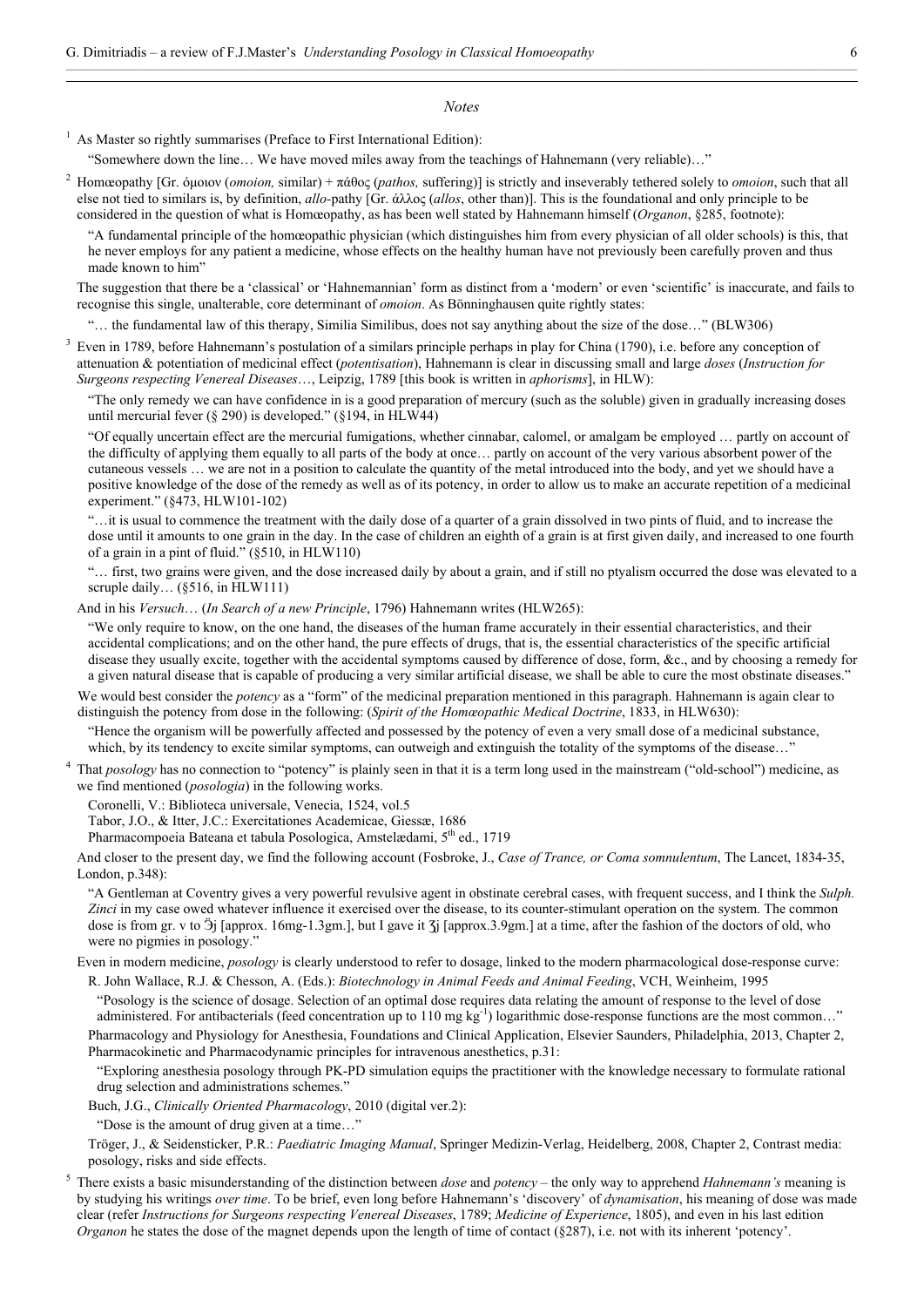$\frac{1}{6}$  In fact, the higher the *pharmaceutical potency number*, the *lower its potential for effect* in cases which bear no similarity of symptoms to the effects of that substance (the more it resembles a mere dilution in such un-similar cases) – hence "substance effect *potency*" is *directly proportional to homœopathicity*, and *inversely proportional* to *allopathicity* of symptoms. From Hahnemann we read (*How Can Small Doses Of Such Very Attenuated Medicine As Homœopathy Employs Still Possess Great Power?* 1827, in HLW731-733):

"… the properties of crude medicinal substances gain, when they are fluid by repeated succussion… and when they are dry by frequent continued trituration…, such an increase of medicinal power… the farther the development of their powers … become capable of answering the homœopathic purpose in proportionately smaller quantities and doses.'

Hahnemann is clear in marrying the increase in "potency" via succussion & trituration to the *homœopathic purpose* – the application of such preparations in cases homœopathically *unsuited* (i.e. allopathic [*enantiopathic*, *antipathic*, *heteropathic*]) would see them rendered as mere *ineffectual* dilutions.

#### Master writes (Introduction, third paragraph):

"Potency, which is the power, vitality and strength of a homœopathic medicine, is represented as a number attached to the remedy name."

Master is correct with specific reference to the *pharmaceutical preparation nomenclature*, but this statement is not true when considering the *therapeutic effect potency* of a substance given for a specific disorder in an individual case. That Hahnemann did not bind the substance effect potency solely to the dynamization process may be seen in his own words, written even before his realisation of similars (*Instruction for Surgeons respecting Venereal Diseases*…, 1789, §473, in HLW101-102):

"In the employment of this, as in that of other mercurials, we are not in a position to calculate the quantity of the metal introduced into the body, and yet we should have a positive knowledge of the dose of the remedy as well as of its potency, in order to allow us to make an accurate repetition of a medicinal experiment."

#### 8 As Hahnemann observes:

7

"Some symptoms are produced by the medicines more frequently – that is to say, in many individuals, others more rarely or in few persons, some only in very few healthy bodies." (§116)

"… the so-called *idiosyncrasies*, by which are meant peculiar corporeal constitutions which although otherwise healthy, possess a disposition to be brought into a more or less morbid state by certain things which *seem* to produce no impression … in many other individuals. … That these agents do actually make this impression on every healthy body is shown by this, that when employed as remedies they render effectual homœopathic service to *all* sick persons for morbid symptoms similar to those they seem to be only capable of producing in so-called idiosyncratic individuals."  $(8117)$ 

"… for all persons are not affected by a medicine in an equally great degree; on the contrary, there is a vast variety in this respect, so that sometimes an apparently weak individual may be scarcely at all affected by moderate doses of a medicine known to be of a powerful character, whilst he is strongly enough acted on by others of a much weaker kind. And, on the other hand, there are very robust persons who experience very considerable morbid symptoms from an apparently mild medicine, and only slighter symptoms from stronger drugs. Now, as this cannot be known beforehand, it is advisable to commence in every instance with a small dose…" (§129)

Such *idiosyncratic* susceptibility as described by Hahnemann has, with some (few) *patients*, been seen with respect to potency – whilst I have found most patients will respond well to the accurate homœopathic medicine given in a number of different potencies, I have seen cases where *one* potency alone acted – one example is a case I saw many years ago, for whom I prescribed Lyc. 0/1 o.m. (every morning). At the first follow-up (3 weeks later) she was very happy, with marked improvement of the chief indications for which the remedy was prescribed – so, I changed to 0/2 to 'keep the momentum going' (as I had then thought). At the second follow-up she was not as good, but still markedly better than at the first presentation. Thinking she was developing a 'tolerance' to the preparation, I prescribed 0/3. The third follow-up saw her worse – back to "square one". Thinking then that, perhaps the potencies had been too close to each other – that she needed a very different potency, I prescribed 30C, thence 200C, all given in the same way, every morning – all the while the patient remained as she had presented, with no *new* symptoms. I reconsidered this case, looked over the initial consultation and found the symptoms presented then were unchanged now, with no indications for a different remedy, so I was bound, as a homœopath, to prescribe *Lycopodium*. I then thought "why did I change the original prescription? On what basis?" I had now realised Lyc.0/1 had worked very well, and I would try it again before perhaps trying a (less indicated) intercurrent, and I again prescribed Lyc.0/1. At the next follow-up she was very happy to report the improvement as at the beginning of her treatment – and she went on to make a complete recovery over the next year or so, without any change of remedy, potency, or dose. From this case I learned that, when a medicine, carefully selected with much effort, acts properly, nothing is to be changed until *evidence* presents itself for such change – neither the medicine, nor the potency – so long as improvement continues. And not too long ago I found a similar report on specificity of potency for therapeutic effect from Bönninghausen's own experience (*Homœopathic Congress at Hamm*, on 31<sup>st</sup> July, 1850, presided by Bönninghausen) – reported in *Homœopathic Times*, August 1850, no.54, vol.2; and *American Journal of Homœopathy*, May 1851, vol.6, no.1):

"Dr. Bönninghausen related the case of a child who was affected with great congestion to the head, and lay in a perfectly comatose state, for which *Bell*. was decidedly indicated. He gave *Bell*. 200, with no result. He then gave *Bell*. 30, no change was effected; *Bell*. 6 failed equally to produce the slightest alteration. He then gave *Bell*. 2,500, and in a few hours amendment set in, and in forty-eight hours the child was perfectly cured. He laid it down as a general rule, that it was better, in repeating a medicine, to go from the lower to the higher, than from the higher to the lower dilutions. He now rarely administered anything but the 200<sup>th</sup> potency, even in acute diseases."

<sup>9</sup> A simple single example: Hahnemann lists the following symptom for Digitalis in his CD:

233 Weakness of the stomach, like a sinking down, as if life were being extinguished, with all the patients in the same manner. [Maclean] This symptom derives from an account by Maclean, *On the Digitalis Purpurea*, in Medical & Physical Journal, London, 1799, vol.2, pp.113-127, wherein we find the following most excellent report of the distinguishable Digitalis effects when given in the sick. We read:

"Twenty drops of the tincture sometimes produce immediate but temporary nausea, before the habit has felt its effects. … But the most striking effect arising when under its full influence, to use their own words "a faintness or sinking at the stomach, as if their life was going from them," different from anything they ever experienced before. This attracted my attention more than any other, because they all complain of it, and nearly in the same words. When this exists, to a very great degree, with constant disposition to fainting, extreme languor, and cold, clammy sweats, it has been carried beyond due bounds, and we ought instantly to desist."

Despite the fact that this extreme sinking weakness at the stomach (as if their life force were being extinguished),\* was produced in large doses (toxicity), when these same symptoms have been present in my own patients (other symptom also agreeing) they have been entirely removed by Digitalis, given in a number of different potencies.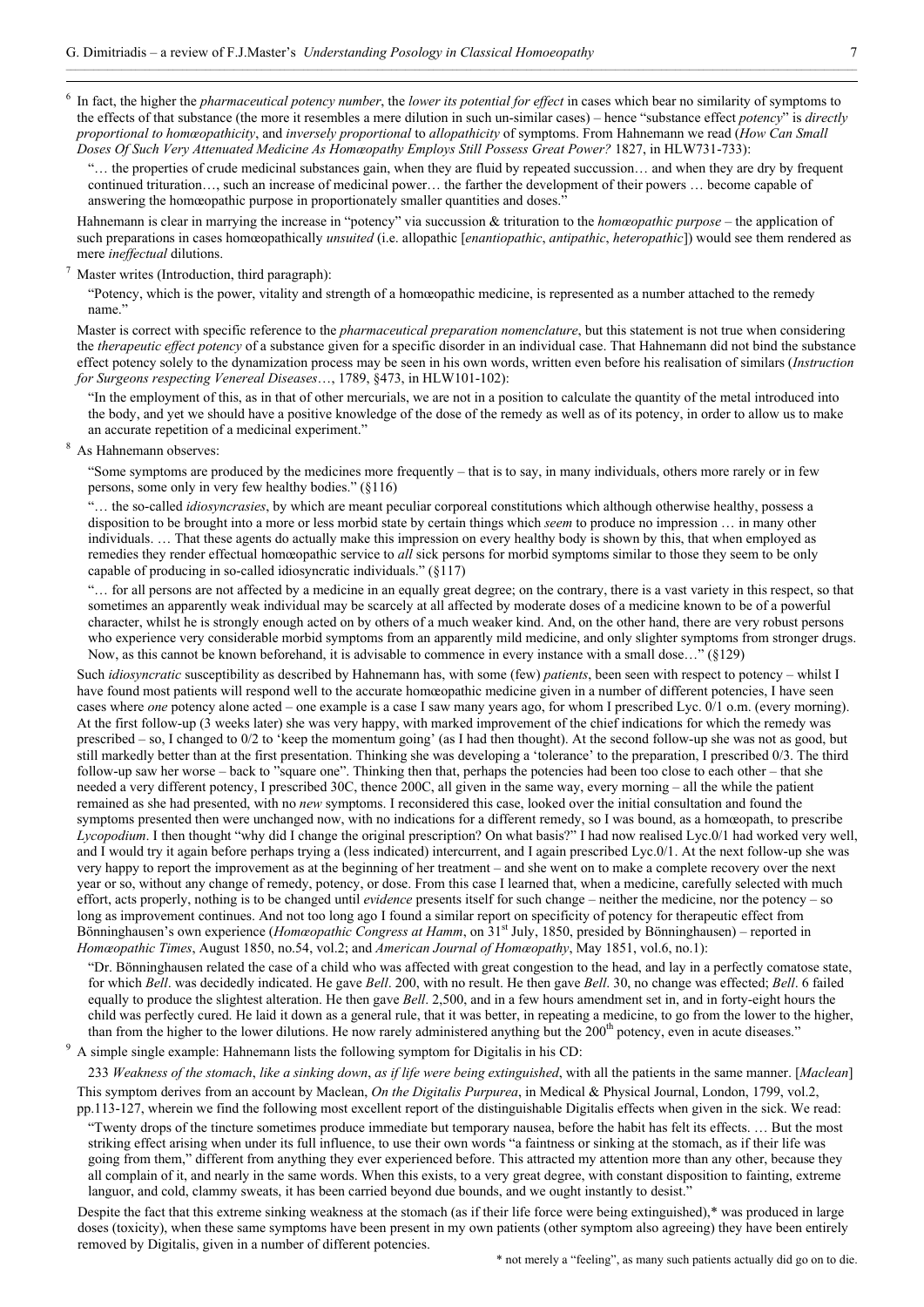<sup>10</sup>*The test*: Let a colleague prescribe for a definite case, but the potency (undisclosed) is selected by another – at the follow-up, from the response of the patient to this prescription, the prescriber would be asked to determine the potency which had been given.

<sup>11</sup> It is easy to forget that "I gave the 30<sup>th</sup> potency" refers to the pharmaceutical preparation marked with the number 30 to indicate the 30<sup>th</sup> preparation on the (default) centesimal potency scale. It does not mean necessarily that preparation, in a particular case, will act better, longer, or more strongly than a different or lower potency number. Nor must we assume the bigger number (200 as opposed to 30) means it is 'stronger', rather, it merely represents more steps in the pharmaceutical preparation method peculiar to Homœopathy. Whilst I have indeed seen a higher potency, given after a lower one had slowed or stopped acting, act for a longer period than had the lower potency before it, I have also seen the same extension of action when a lower potency was given after a higher one.

 $12$  Here are just some examples of the numerous factual mistakes:

| excerpt                                                                                                                                                                                          | correction                                                                                                                                                                                                                                                                                                                                                  |
|--------------------------------------------------------------------------------------------------------------------------------------------------------------------------------------------------|-------------------------------------------------------------------------------------------------------------------------------------------------------------------------------------------------------------------------------------------------------------------------------------------------------------------------------------------------------------|
| "Since 1796 when Dr. Hahnemann discovered<br>the curative properties of cinchona bark"<br>(p.13)                                                                                                 | It was 1790 when Hahnemann realised the (already known) curative properties of cinchona<br>against <i>ague</i> , were, contrary to popular opinion, likely due to a similars principle.                                                                                                                                                                     |
| "Even though these doses may seem too large<br>by our present day standards of posology, they<br>were very small doses in comparison to Dr.<br>Hahnemann's old school contemporaries."<br>(p.14) | This opinion is simply untrue. Hahnemann, as had been taught to him, prescribed similarly,<br>and gradually increased his doses as is usual in the allopathic mainstream medical practices<br>even today. There are many examples of this in Hahnemann's own writings, some of which<br>are given in footnote 3 of this review.                             |
| "1801 It was from this time on that<br>Hahnemann started using small doses." (p.15)                                                                                                              | Even from 1789 (before his realisation of similars), in his Instructions for Surgeons<br><i>respecting Venereal Diseases</i> , Hahnemann sought to reduce the poisonous effects of<br>Mercury through the use of his new "soluble" form, which he argued was absorbed much<br>more readily and could therefore be given in smaller, better targeted, doses. |
| "1805  Fragmenta de Viribus<br>Medicamentorum Positivis 1811  Materia<br>Medica Pura - Part 1<br>The above writings of Hahnemann made no                                                         | This statement is not correct, for even within Fragmenta we find Hahnemann indicates<br>(wherever he thought it necessary) the dose, the form, and even the method of<br>administration (external/internal) of the substance in question, as seen from the following:<br>Fragmenta:                                                                         |
| mention of posology." $(p.16)$                                                                                                                                                                   | Acon. <i>Richard</i> : "a drachma pulveris in adulto" [a drachm of the powder in an adult]<br>Matthiolus: "a drachma in adulto" [a drachm in an adult]<br><i>Rödder</i> : "externae succus in vulnero." [the juice applied externally to the wound]                                                                                                         |
|                                                                                                                                                                                                  | Sauter: "a rad. granis octo." [8 gr. (grains) of the root]<br>Bell.<br>Porta: "ab aquae Belladonnae uncia" [one ounce of Belladonna infusion]<br>Gmelin: "a baccis in viro" [from the berries in a man]                                                                                                                                                     |
|                                                                                                                                                                                                  | Cupr. <i>Lazerme</i> : "a denario deglutito" [from swallowing a (copper) penny]<br>Pfündel: "a granis duobus cupri ammoniaci" [two grains of copper ammoniate]<br>Hyos. Camerarius: "a radicibus in puero 6 annorum" [the roots in a 6 year-old child]                                                                                                      |
|                                                                                                                                                                                                  | $RAI$ 1811, vol.1:                                                                                                                                                                                                                                                                                                                                          |
|                                                                                                                                                                                                  | Dulc. Neumann: "Der ausgepresste Saft der jungen Stengel und Blätter, mit gleichen<br>Theilen Weingeist gemischt" [The expressed juice of the young stems and leaves<br>mixed with equal parts alcohol]<br><i>Fritze</i> : "von 80 eingedicktem Safte" [from the thickened juice]                                                                           |
|                                                                                                                                                                                                  | Cina Hahnemann "von 3 Granen bei einem zweijährigen, und von 6 Granen von einem<br>vierjährigen Kinde" [from 3gr. in a 2 year-old, and 6 gr. in a 4 year-old child];                                                                                                                                                                                        |
| "In 1835, a detailed description of the process<br>of triturationwas given in part 2 of the $1st$<br>edition of The Chronic Diseases." (p.18)                                                    | This process, as Master rightly states, was detailed in the first edition Die Chronischen<br>Krankheiten (CK <sub>1</sub> ), Dresden & Leipzig, volume 2, published in 1828 (p.5).                                                                                                                                                                          |
|                                                                                                                                                                                                  | 1835 was the year of publication of the <i>second</i> edition CK (CK <sub>II</sub> ), volumes 1 and 2. For<br>$CK_{II}$ , this description of the trituration process was placed into volume 1 (p.183).                                                                                                                                                     |

<sup>13</sup> We must remain acutely aware of the necessity for clear and accurate citation, sufficiently detailed to allow for a ready finding and examination of the cited work. There is no more certain way to stifle progress of a scientific endeavour than to depend upon hearsay accounts unsupported by documented evidence. Here are just some examples of the citation errors borrowed from non-primary sources:

| Text & inadequate citation                                                                           | Actual (& useful) reference                                                                                                                                                                                                                                                                                                         |
|------------------------------------------------------------------------------------------------------|-------------------------------------------------------------------------------------------------------------------------------------------------------------------------------------------------------------------------------------------------------------------------------------------------------------------------------------|
| " <sup>2</sup> Hufeland's Journal of the Healing Art" (p.14)                                         | <sup>2</sup> Hufeland, C.W.: <i>Journal der practischen Arzneykunde und Wundarzneykunst</i> [Journal]<br>of Practical Medicine & Surgery], Jena, 1796, vol. 2, pp.391- & 465-; ["Hufeland's"<br>Journal"] in HLW249                                                                                                                 |
| " <sup>3</sup> Hufeland's Journal, vol.5, pt.1. Lesser                                               | Hufeland's Journal, ibid., 1797, vol. 5, no.1., p.22; in HLW329                                                                                                                                                                                                                                                                     |
| Writings" $(p.14)$                                                                                   |                                                                                                                                                                                                                                                                                                                                     |
| " <sup>4</sup> Hufeland's Journal, 1801, Vol.6, Part 2" $(p.15)$                                     | Hufeland's <i>Journal</i> , ibid., 1801, vol. 13, no.2., p.152; in HLW385                                                                                                                                                                                                                                                           |
| " <sup>5</sup> Haehl's Autobiography <sup>[*]</sup> of Dr. Hahnemann,<br>part 1 part $2$ " (p.16)    | Haehl, R.: Samuel Hahnemann, his Life and Work, (Tr. M. Wheeler) 1922, 2<br>volumes, Indian edition, B.Jain, New Delhi, 1985. [HHL]                                                                                                                                                                                                 |
| $[$ <sup>*1</sup> this is a <i>biography</i> , not an autobiography.                                 | The article on preventing put refaction of meat using dilute silver nitrate solutions was<br>mentioned in HHL, vol.2, p.22, therein citing "Crell's Annals, 1788, XII, p.485".<br>The original article of Hahnemann, appeared in Lorenz Crell: Chemische Annalen,<br>Helmstädt * Leipzig, 1788, vol.2, no.12, pp.485-486, entitled: |
|                                                                                                      | Ueber ein ungemein kräftiges, die Fäulniss hemmendes Mittel<br>[On an extremely powerful putrefaction retardant]                                                                                                                                                                                                                    |
| "In his article Information for the Truth Seeker"<br>(1825, in All. Ans. der Deutschen), he states " | This text was excerpted from T.L.Bradford's, Life & Letters of Samuel Hahnemann<br>[BLH], therein (incorrectly) citing no.165 of the <i>Allgemeine Anzeiger der Deutschen</i> .                                                                                                                                                     |
| (p.17)                                                                                               | The original article, <i>Belehrung für den Wahrheitssucher</i> [Instruction for the seeker of<br>truth], appeared in the Allgemeiner Anzeiger der Deutschen [The German General<br>Gazette], Gotha, vol.70, 1825, part 2, no.194 (20 July), pp.2387-2392.                                                                           |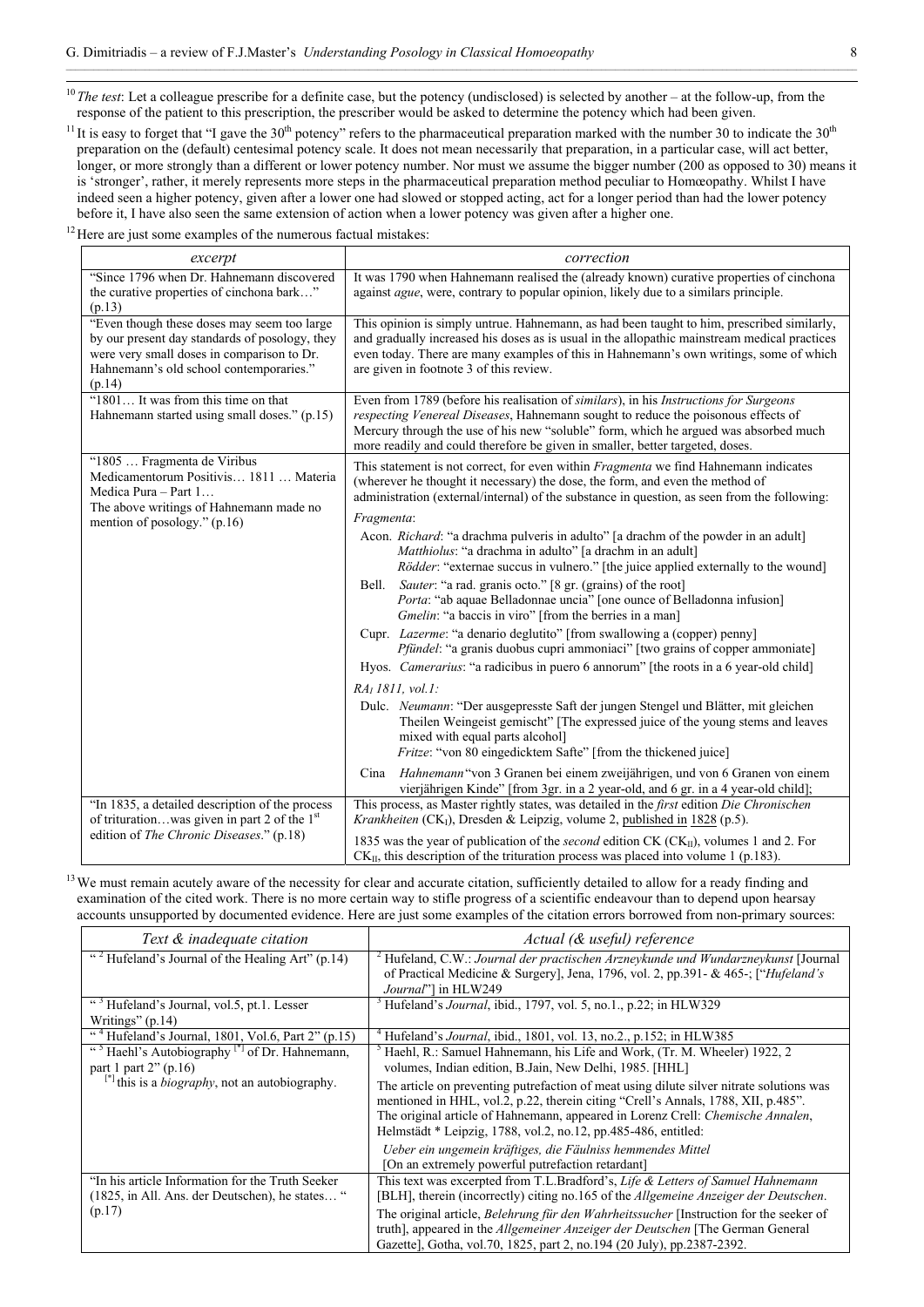<sup>14</sup> This is evident from Master's replication of mistakes found in Hahnemann (HLW), Haehl (HHL), and Bradford (BLH).

- <sup>15</sup> Master freely mixes the proper "Q" notation (e.g. p.39), with "LM" (e.g. p.41) which serves more to confuse the newcomer.
- <sup>16</sup> For example, whilst Master specifically cites Devrient's English translation of the 4<sup>th</sup> edition Organon, his excerpts ( $\S$ 240, 242, 245) are *not identical* to those found therein. And whilst he mentions the three English translations of the 5<sup>th</sup> edition (Hering, Dudgeon, Wesselhœft), the aphorisms he excerpts are taken (modified)\* from Dudgeon.
- \* Master's italicising of the entire text of his excerpted aphorisms means that the emphases (*italicised*) made by Hahnemann were obscured.
- <sup>17</sup> For example, mistakenly representing the first liquid stage in Q1 potency development as  $1/50^8$  (= 2.56 x 10<sup>-14</sup>) \*
	- \* 3C trituration (dilution factor 0.000001 [10<sup>-6</sup>]) x 1/500 ethanol solution (dilution factor 0.002 [2 x 10<sup>-3</sup>]) = 2 x 10<sup>-9</sup>. This may be represented as 2 x 10<sup>-9</sup> or  $\frac{1}{5}$  x 10<sup>-8</sup> or  $\frac{1}{50}$  x 10<sup>-7</sup>

Master therefrom miscalculates the Avogadro's limit equivalents, saying (p.42):

"Somewhere between Q2 and Q3, Avogadro's number is surpassed and no molecules of the medicinal substance are found."

We can readily calculate that, given the dilution factor at each step on the Q scale is  $\frac{1}{50,000}$  (2 x 10<sup>-5</sup>), that the limit of Avogadro (6.022 x  $10^{23}$ ) would only be surpassed at O4  $*$ 

\* Q1 (**2** x 10<sup>-9</sup>)  $\rightarrow$  Q2 (10<sup>-9</sup> x 2 x 10<sup>-5</sup> = **2** x 10<sup>-14</sup>)  $\rightarrow$  Q3 (2 x 10<sup>-14</sup> x 2 x 10<sup>-5</sup> = **4 x 10<sup>-19</sup>)**  $\rightarrow$  Q4 (4 x 10<sup>-19</sup> x 2 x 10<sup>-5</sup> = **8 x 10<sup>-24</sup>)** 

- <sup>18</sup> It is precisely because of such mistakes borne of *trusting* the opinions handed down by our teachers without the evidence from the source, that I have, for many years, made it my practice to *examine* every work (the original wherever possible) cited in support of any conclusions. And it is a matter of disappointment and embarrassment for our profession to see such attention to factual detail so greatly lacking.
- <sup>19</sup> Hahnemann only determined Arsenicum album to be an 'antipsoric' after the publication of the previous 4 volumes, hence it appears out of alphabetical sequence, placed at the end of the last volume (vol.5, 1839). Of the 47 medicines in  $CK_{II}$ , 30 were newly listed, whilst 17 were expanded from their RA precursor.
- <sup>20</sup> As for example the 191 ss. of Carb-an. in CK<sub>I</sub> to 728 ss. in CK<sub>II</sub>; or the 133 ss. of Iodium in CK<sub>I</sub> to 704 ss. in CK<sub>II</sub> (misnumbered as 724 in the original list).
- <sup>21</sup> G.H.G. Jahr was employed by Hahnemann for the 8 months (Feb.-Sept. of 1834) specifically to compile the manuscript ready for publication). These (too numerous) mistakes are identified in our own work on pharmacography which has been ongoing now for many years. Jahr's errors are numerous and (too often) affect the meaning or clarity of the symptoms, as we have found through our own work examining Hahnemann's pharmacographies over the past (especially) 10 years.

<sup>22</sup> It was in October 1834 when Melanie arrived, and the following year, on 21 June 1835, they were in Paris.

<sup>23</sup> A simple example from the *Organon* (Dudgeon, 1849, London,  $5<sup>th</sup>$  ed., §128):

"The most recent observations have shewn, that medicinal substances when taken in their crude state by the experimenter for the purpose of testing their peculiar effects, do not exhibit nearly the full amount of the powers that lie hidden in them, which they do when potentized by proper trituration and succussion, and then taken for the same object, by which simple operations the powers which in their crude state lay hidden, and, as it were, dormant, are developed to an incredible extent and roused into activity. In this manner we now find it best to investigate the medicinal powers even of such substances as are deemed weak, and the plan we adopt is to give to the experimenter, on an empty stomach, daily four to six very small globules of the thirtieth dilution [\*] of such a substance, moistened with a little water or dissolved in more or less water and thoroughly mixed, and let him continue this for several days."

[\*] Dudgeon here omits the term "potentised" given by Hahnemann in the original German (Dresden & Leipzig (Arnold), 1833, 5<sup>th</sup> ed.): "...der 30sten, potenzirten Verdünnung…" […the thirtieth potentized dilution…]. Dudgeon's later revised (5<sup>th</sup>) edition (Birkenhead, 1893; 1901 American (authorised) edition, Philadelphia) corrected this omission, correctly writing: "…thirtieth potentized dilution…"

Here we see Hahnemann clearly considers (5<sup>th</sup> ed. Organon) the 30<sup>th</sup> *centesimal* potency to be a high potentized dilution.

- <sup>24</sup> When we follow this progression through the various stages of Hahnemann's practical writings on MM, we note that by 1830 (RA $_{\text{III}}$ , vol.1 (1830) & vol.2 (1833)), *almost* every medicine\* which Hahnemann discusses in his *Materia Medica Pura* was recommended as most serviceable in the decillionth (30th) potency.
	- \* Aside from the *magnets* (which were to be applied by contact or proximity to the subject), only Oleander was still recommended, *according to his experience*, in a lower potency:
		- "Hitherto I have only used the billion-fold attenuation [6C] of the above juice, but I believe that in order that it may be used without prejudice in cases of excessively sensitive patients, it will require to be carried to a much higher potency (and development of its inner power)."
	- Here are some examples from the other medicines:
		- *Aconitum* "…its curative power is marvellous, when… it is given alone, all other medicinal substances, even vegetable acids, being avoided, in the dose of a thousandth\* part of a drop of the decillionth development of power."
			- \* That is, a small globule the size of a poppy-seed moistened with it, of which more than a thousand are moistened by one drop of spirits of wine, and which are so small that 300 of them weigh only one grain."
		- *Mercurius* "One small globule (300 of which weigh one grain), moistened with the last dilution (X), is the appropriate dose of the very medicinal metal for all suitable cases."

Similarly, Arnica, Belladonna, Cannabis, Cina, Dulcamara, Moschus, Nux vomica, Opium (RA<sub>III</sub> vol.1), were recommended in the 30th potency. The same is true of the medicines recorded in 1833 (RA<sub>III</sub> vol.2) - *Arsenicum, Bryonia, Ferrum, Ignatia, Pulsatilla, Rheum, Rhus*  $\frac{1}{\pi}$  *toxicodendron*, have all been recommended in the 30<sup>th</sup> potency. Examples include:

- *Pulsatilla* "The proper dose is a small globule moistened with the thirtieth potency, repeated at most every twenty-four hours; in acute diseases the olfaction of a globule the size of a mustard seed is preferable."
- *Rheum* "A very minute globule moistened with the thirtieth dilution (X) suffices for all homœopathic curative purposes, to be repeated if necessary. The olfaction of a globule the size of a mustard seed moistened with this dilution is almost always sufficient."
- *Rhus tox.* "One single globule, the size of a mustard seed, moistened with the thirtieth potency effects a magical cure."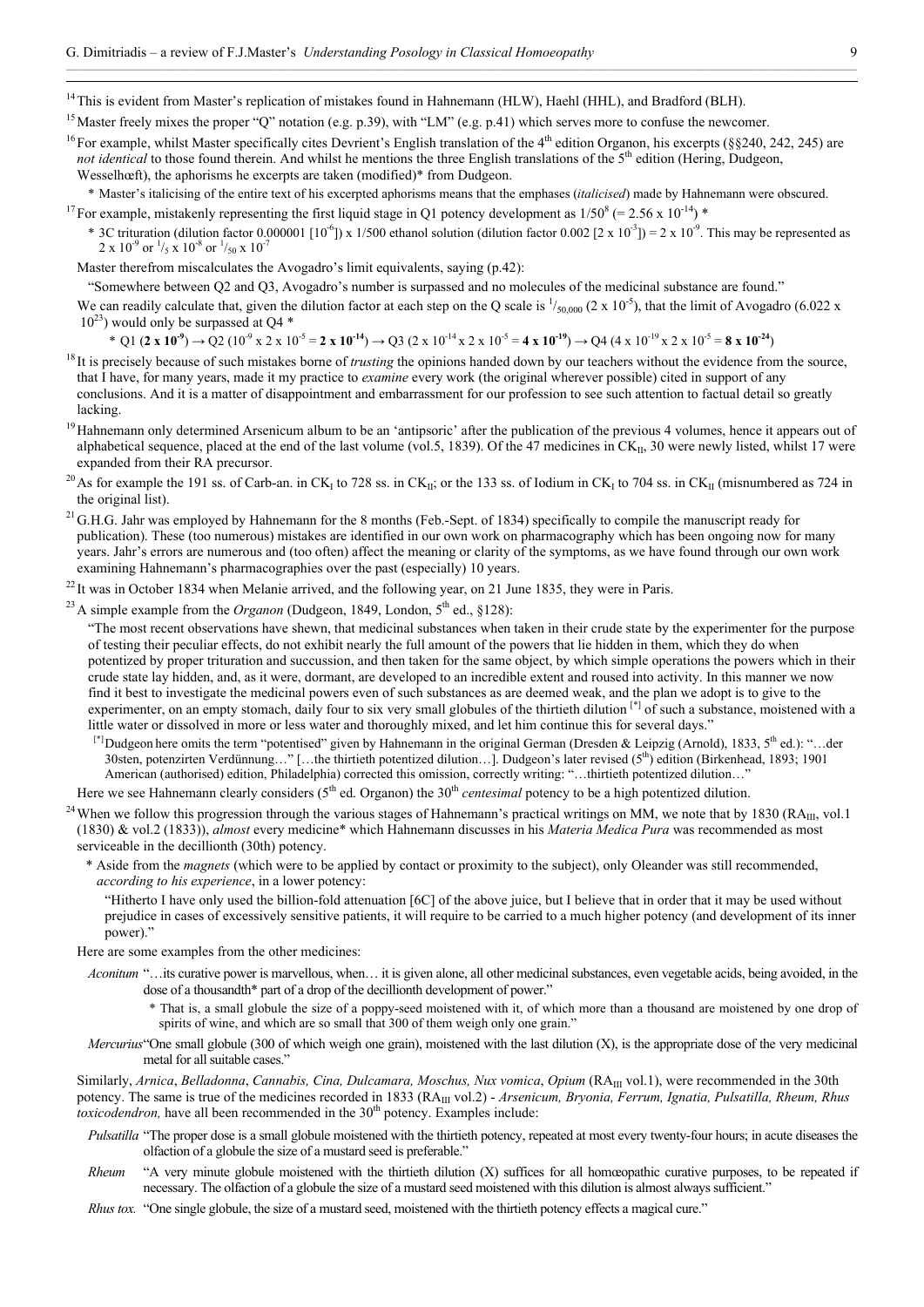From this account, we can be certain that Hahnemann moved to recommending the  $30<sup>th</sup>$  centesimal preparation in every medicine listed in his RA from 1830 onwards. And the following statement therefore, under *Cocculus* (RA<sub>III</sub> 1830, vol.1), evidences that he considered these as being "high" potencies:

"It possesses many curative virtues, as the following symptoms produced by it show, and the tincture prescribed according to the similarity of effect in high attenuation and potency is indispensable for the cure in many cases of common human diseases..."

<sup>25</sup> We see for example, the following medicines recommended in the  $30<sup>th</sup>$  centesimal potency prior to 1830:

(RAII 1827, vol.6) Cicuta, Drosera, Spongia

l

(RAII 1826, vol.5) Spigelia, Staphysagria, Thuja

In the case of Thuja Hahnemann finds, driven solely by experiment and experience:

"Thus I found that even the higher dilutions, e.g. the decillion-fold or even the vigesillion-fold dilution  $(1/XX)$ , made with sixty diluting phials, each of 100 drops), if each diluting phial were succussed ten times and oftener (that is, with ten or more shakes of a powerful arm), was not weaker in power … on the contrary, it had rather become even more intensely charged with the medicinal virtue of thuja."

<sup>26</sup> Richard Hughes is a prime example of one who would presume to understand the complexities of life and existence so much as to consider it implausible that highly potentised preparations could have any effect – he thus limited himself to a consideration of low potencies in his work with J.P.Dake *A Cyclopædia of Drug Pathogenesy*, 1886-1991 (4 volumes). Hughes' mistake was to forget that whilst *plausibility* needs to be considered in the allocation of funding for research, it is itself not a scientific parameter, and when used to limit experiment and deny the experience of other notable workers reporting faithfully, becomes one of the greatest obstacles to pure scientific progress.

27 The following words of the celebrated John Hill (*The History of the Materia Medica*, London, 1751, Preface, p.ii.) are invaluable for anyone considering adding value to our professional literature:

"A Man is hardly qualified to write on any Subject, who has not read every thing that has been well written on it; but even if he has done this, he is still qualified for nothing farther than retailing to the World the Discoveries of others, unless he adds to his reading an Examination of the Bodies themselves, and an investigation ... under his own Eye. On a Foundation like this, he will be qualified to instruct everyone who has not been at the same pains on the Subject; he will know the real Merit of the Writings of others, by having brought them to the Test of Nature and his own Experiments, and will consequently know what of his private Observations deserve the name of Discoveries or Improvements; and what of the Accounts of others will bear Quotation or Adoption."

 $^{28}$ This emerging field promises to shed some light on possible mechanisms of ultra-dilution effects, and some excellent work in this field was presented by *Iris Bell* at the 8<sup>th</sup> *Joint American Homœopathic Conference*, Washington DC, 2013.

29 Refer *Organon* §§26,29,45,46,155, etc.

30 Refer *Organon* §249 footnote.

 $31$  We are unable to access this particular source, so cannot verify the citation.

<sup>32</sup> Hahnemann, S.: The Chronic Diseases..., Translated from the second enlarged German edition of 1835, by L.H. Tafel, Philadelphia, 1904).

<sup>33</sup> This position seems to be gleaned from Stuart Close's *Genius of Homœopathy*. Therein Close (a student of PP Wells) provides his reasoning coupled with some case examples.

<sup>34</sup> Genius of Homœopathy, Susceptibility of the Patient, p.193 – herein again (with Stuart Close) we see this lack of citation so commonplace in our literature.

<sup>35</sup> This is not the place to fully elaborate, suffice it to mention that Jahr was expelled from medical school for political activism, narrowly escaping prison, hence never graduated, later relying on his literary work and help from the homœopathic community who rallied to support him (he seems to have been a likeable personality). But despite his great enthusiasm and energy, his hurriedness disposed him to mistakes as is evident throughout his writings, and as later complained about by Hahnemann.\* Dunham, having travelled through Europe extensively, himself wrote (Letter, *Philadelphia Journal of Homœopathy*, 1855, vol.4, 449-458):

"… Bönninghausen is now engaged in a treatise on the cure of epilepsy. It is greatly to be desired that he should publish a new edition of his Repertory. Many as have been the attempts to supply our need in this regard, we are still without a respectably good repertory, Bönninghausen's excepted. Jahr's is laboriously compiled, but the plan is a bad one; the work is cumberous, and the groups of symptoms are so cut up that a proper selection, by means of it, is almost impossible. Moreover, the author, *never was a practising Homœopathic physician*, and lacking therefore the important guide of clinical experience, has industriously gathered from Homœopathic literature the chaff with the wheat; this work affords us many false lights as beacons."

\* Stahl, M.: Der Briefwechsel zwischen Samuel Hahnemann und Clemens von Bönninghausen... [The correspondence between Samuel Hahnemann and Clemens von Bönninghausen…], Heidelberg, 1997 (also: Dissertation [Med.], Göttingen, Univ., 1995).

<sup>36</sup>*Versuch über ein neues Prinzip*… 1796; *Fragmenta de viribus…* (1805), *Reine Arzneimittellehre* (1811-1833), *Die Chronischen Krankheiten* (1828-1839) to name only Hahnemann's works.

 $37$  It is, unfortunately, such a common misunderstanding that only provings on the healthy are valid for consideration in Homœopathy. Hahnemann clearly writes (*Organon*, §142):

"But how some symptoms of the simple medicine employed for a curative purpose can be distinguished amongst the symptoms of the original malady, even in diseases, especially in those of a chronic character that usually remain unaltered, is a subject appertaining to the higher art of judgement, and must be left exclusively to masters in observation."

Hahnemann's purpose, once realising the existence of a general similars principle in therapeutics (1796), was to establish a mechanism for the acquisition of methodical and speculation-free substance-effects (provings), and this meant, ideally, a *controlled* environment wherein the subjects were *as healthy as possible* (to avoid any doubt or confusion with existing conditions – especially with the more subtle substance effects which may otherwise be modified or drowned-out). But it would be a mistake here to think Hahnemann meant only those subjects who are "perfectly" healthy are candidates for provings trials – he gives the following clarification (*Cases Illustrative of Homœopathic Practice*,  $RA_{II}$  1824, vol.3, *Vorerinnerung*, p.29; in HLW768):

"… as the experimenter cannot, any more than any other human being, be absolutely and perfectly healthy, he must, should slight ailments to which he was liable appear during these provings of the powers of medicine, place these between brackets, thereby indicating that they are not confirmed, or dubious."